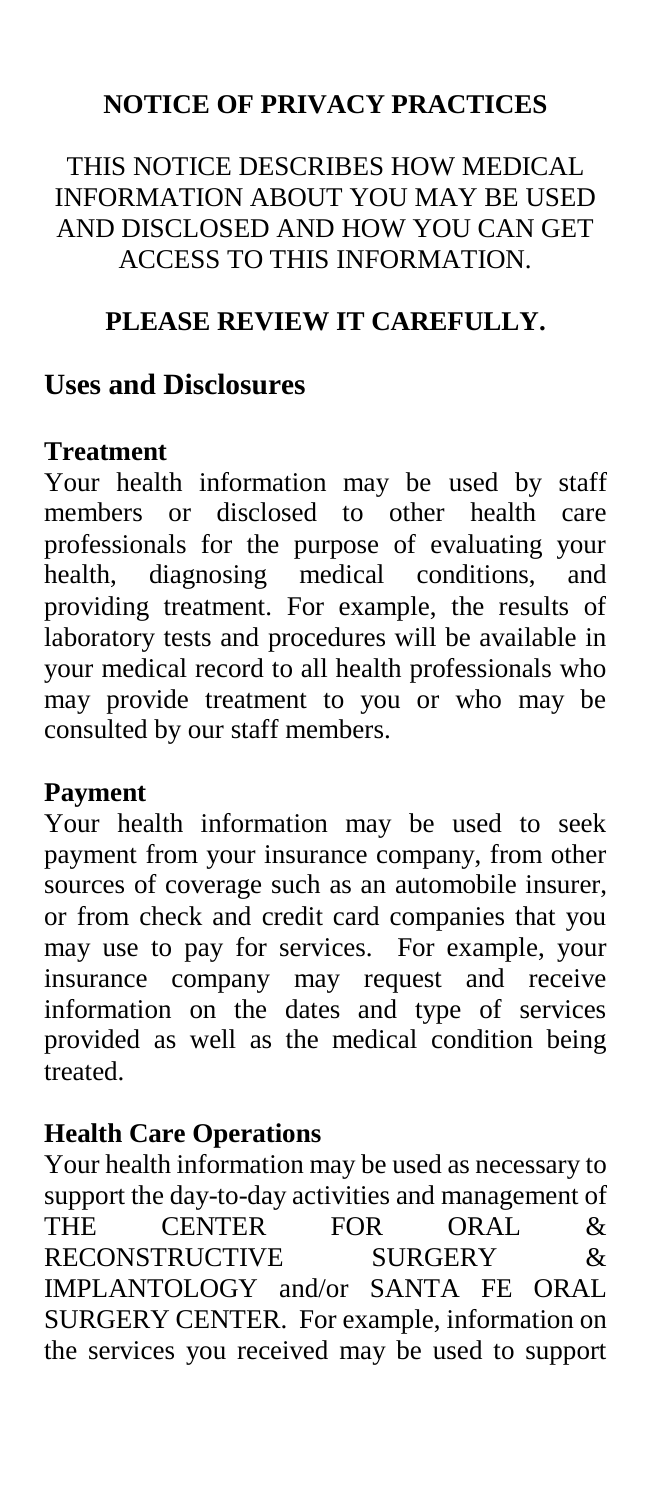budgeting and financial reporting, and to evaluate and promote quality.

#### **Law Enforcement**

Your health information may be disclosed to facilitate law enforcement agency investigations, and to comply with government mandated reporting, audits and inspections.

#### **Public Health Reporting**

Your health information may be disclosed to public health agencies as required by law. For example, we are required to report certain communicable diseases to the state's public health department.

#### **Other Uses and Disclosures Require Your Authorization**

Disclosure of your health information or its use for any purpose other than those listed above requires your specific written authorization. If you change your mind after authorizing use or disclosure of your information, you may submit a written revocation. However, your decision to revoke the authorization will not undo any use or disclosure of information that occurred before you notified us of your decision.

#### **Additional Uses of Information**

#### **Appointment reminders**

Your health information will be used by our staff to send you appointment reminders.

#### **Information About Your Treatment**

Your health information may be used to send you information regarding the treatment and management of your medical condition. We may also send you information describing other healthrelated goods and services that may be of interest to you.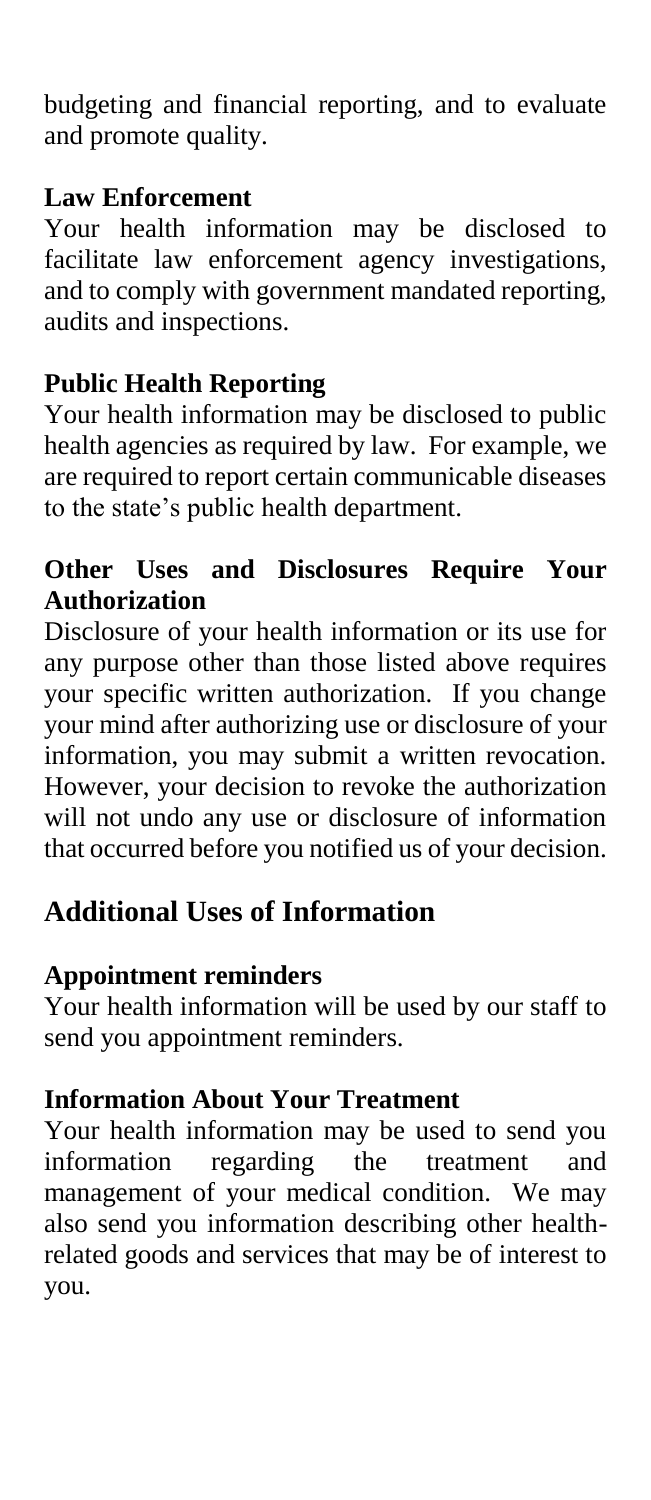#### **Individual Rights**

You have certain rights under the Federal Privacy Standards. These include:

- The right to request restrictions on the use and disclosure of your protected health information.
- The right to receive confidential communications concerning your medical condition and treatment.
- The right to inspect and copy your protected health information.
- The right to amend or submit corrections to your protected health information.
- The right to receive a record of how your protected health information has been disclosed.
- The right to receive a printed copy of this notice.

#### **SURGERY CENTER Duties**

We are required by law to maintain the privacy of your protected health information and to provide you with this notice of privacy practices.

We also are required to abide by the privacy policies and practices that are outlined in this notice.

#### **Right to Revise Privacy Practices**

As permitted by law, we reserve the right to amend or modify our privacy policies and practices. Changes that do occur in our policies and practices may be the result of changes in federal or state laws and regulations. If changes are made, we will provide you with a revised notice on your next office visit. The revised policies and practices will be applied to all protected health information that we maintain.

#### **Request to Inspect Protected Health Information**

As permitted by federal regulation, we require that requests to inspect or copy your protected health information be submitted in writing. You may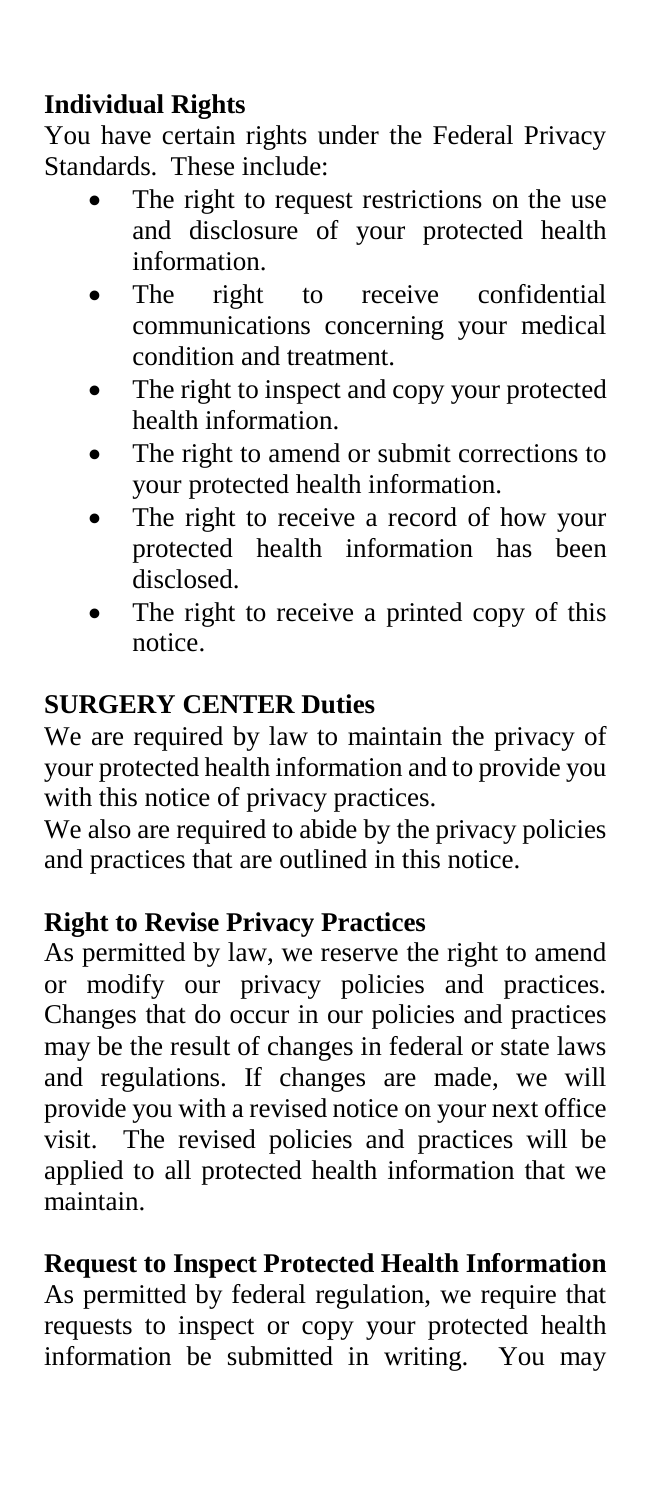contact Yasser Sedhom to request access to your records.

#### **Website**

If we have a web page that informs about our entity, you will find this Notice on the website.

#### **Abuse and Negligence**

We may disclose your protected or confidential medical information to public authorities, as permitted by law, to report abuse or negligence.

#### **Communication with Family**

Using our best judgment, we may disclose to a member of your family, close friend, or any other person you identify, medical information relevant to the person's involvement in your care or for the payment for such care, if you have no objection or in case of an emergency.

#### **Food and Drug Administration (FDA)**

We may disclose to this agency confidential medical information related to adverse effects with respect to products or defective products, or as a control after the purchase of a product, to facilitate the repair, replacement or recall of certain products if they are defective.

#### **Complaints**

If you would like to submit a comment or complaint about our privacy practices, or believe that your privacy rights have been violated, you may do so by sending a letter outlining your concerns to:

> ORAL SURGERY CENTERS Attn: Yasser Sedhom (Privacy Official) 11246 E. Mississippi Ave Aurora, CO 80012

You will not be penalized or otherwise retaliated against for filing a complaint.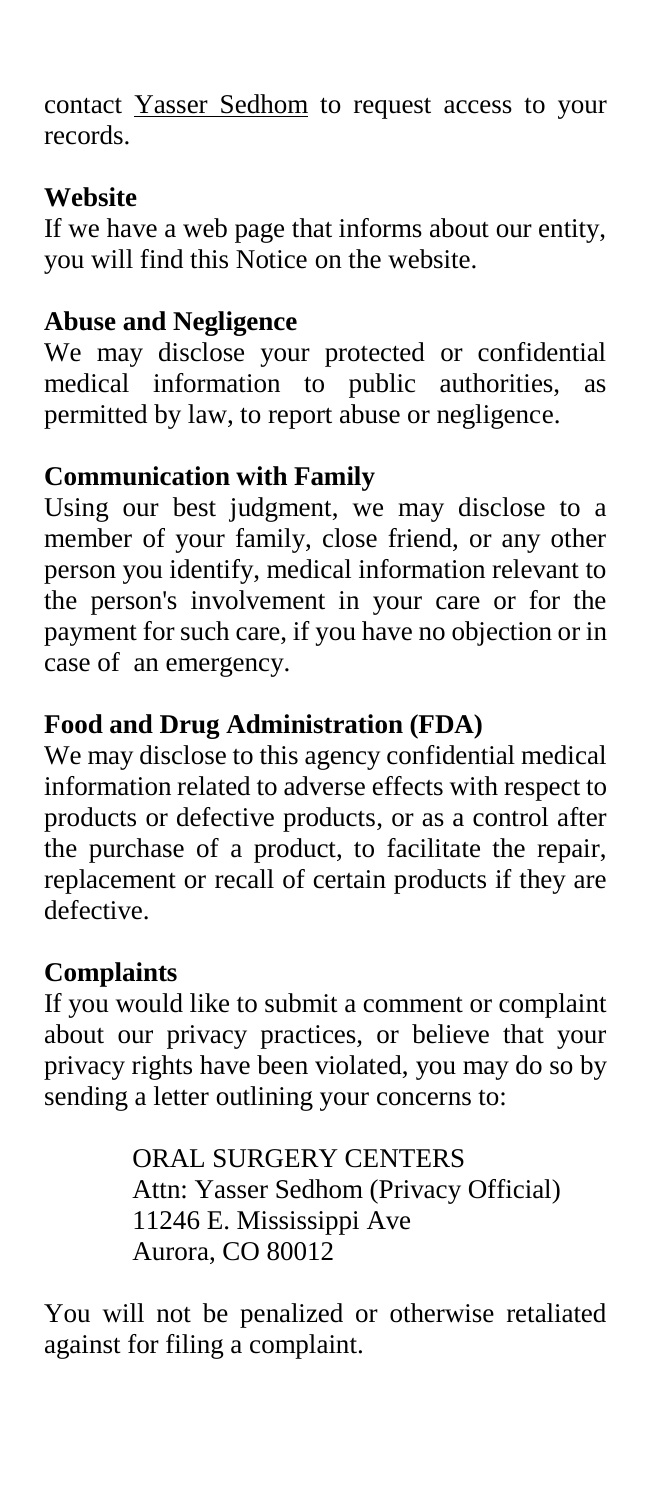#### **Contact Person**

The name and address of the person you can contact for further information concerning our privacy practices is Yasser Sedhom at

> SANTA FE ORAL SURGERY CENTER 2210 S. Federal Blvd., Suite 1 Denver, CO 80219

Or

THE CENTER FOR ORAL & RECONSTRUCTIVE SURGERY & IMPLANTOLOGY 11246 E. Mississippi Ave. Aurora, Colorado 80012

#### **Effective Date**

This notice is effective as of January 01, 2003